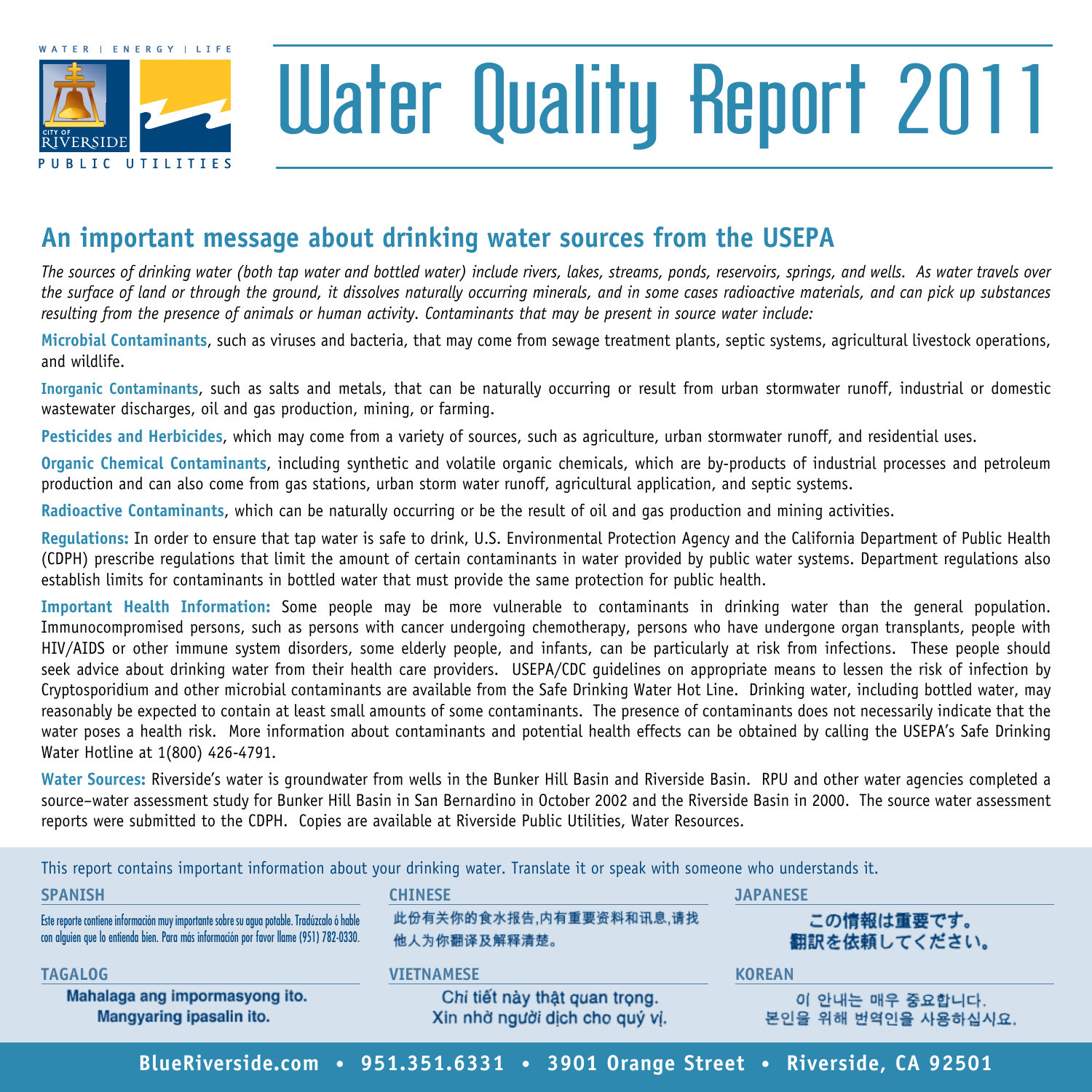## **Secondary Standards** Aesthetic Standards

|                                         | <b>STATE</b><br><b>MCL</b> | <b>AVERAGE</b>        | RIVERSIDE PUBLIC UTILITIES<br><b>RANGE</b> | <b>SOURCES IN</b><br><b>DRINKING WATER</b>                                                                                                           |
|-----------------------------------------|----------------------------|-----------------------|--------------------------------------------|------------------------------------------------------------------------------------------------------------------------------------------------------|
| <b>Odor Threshold</b>                   | 3                          | $\leq$ 1              | $1 - 2$                                    | Naturally present<br>in environment                                                                                                                  |
| Chloride                                | 500 ppm                    | 28 ppm                | $21 - 32$ ppm                              | Naturally present<br>in environment                                                                                                                  |
| Sulfate                                 | 500 ppm                    | 67 ppm                | 62 - 72 ppm                                | Naturally present<br>in environment                                                                                                                  |
| <b>Total Dissolved</b><br>Solids "TDS"  | 1,000 ppm                  | 367 ppm               | 320 - 420 ppm                              | Naturally present<br>in environment                                                                                                                  |
| Specific<br>Conductance                 | $1,600$ $\mu$ mho          | 577                   | 570 - 590                                  | Substances form<br>ions in water                                                                                                                     |
| Corrosivity                             | Noncorrosive               | 0.4                   | $0.3 - 0.4$                                | Natural or industrially<br>influenced balance of<br>hydrogen, carbon,<br>and oxygen in the<br>water; affected<br>by temperature and<br>other factors |
| pH Units                                | NS                         | 7.7 units             | $6.7 - 8.4$ units                          | Naturally present<br>in environment                                                                                                                  |
| <b>Hardness</b><br>(CaCO <sub>3</sub> ) | N.S                        | 205 ppm               | 200 - 220 ppm                              | Naturally present<br>in environment                                                                                                                  |
| Alkalinity<br>(CaCO <sub>3</sub> )      | NS                         | $(12$ gpg)<br>160 ppm | 160 ppm                                    | Naturally present<br>in environment                                                                                                                  |
| Sodium                                  | NS                         | 40 ppm                | 39 - 41 ppm                                | Naturally present<br>in environment                                                                                                                  |
| Calcium                                 | NS                         | 65 ppm                | 63 - 70 ppm                                | Naturally present<br>in environment                                                                                                                  |
| Potassium                               | NS                         | 3 ppm                 | 3 ppm                                      | Naturally present<br>in environment                                                                                                                  |
| Magnesium                               | NS                         | 10 ppm                | $9 - 10$ ppm                               | Naturally present<br>in environment                                                                                                                  |
| Turbidity                               | <b>5.0 NTU</b>             | $0.1$ NTU             | $< 0.1 - 0.9$ NTU                          | Naturally present<br>in environment                                                                                                                  |

#### **Monitoring Report 2011**

Riverside Public Utilities tests for more than 200 possible contaminants in our water system. This report provides data from sampling conducted in calendar year 2011. Only those contaminants detected in our water system are listed here. For a listing of additional chemical tests, please contact Water Quality Manager Adam Ly at (951) 351-6331.

#### **Water Resources**

RPU met all of its water supply needs in 2011 by utilizing groundwater sources located in the San Bernardino Bunker Hill Basin and the Riverside Basin. RPU treats some of its wells and all water sources are blended at a central location before entering into distribution. All data provided are from samples collected in the distribution system or at the entry point to the system.

#### **Water Compliance & Monitoring Program**

In 2011, we collected more than 17,300 water samples to test for a variety of potential contaminants. Samples were collected at water sources, along transmission pipelines, throughout the distribution system, including reservoirs and booster stations, and treatment plants to ensure water quality from its source to your meter.

The Utility uses state certified independent laboratories to perform water tests. This ensures that an independent set of experts test your water from the source to your meter. Last year, we spent more than \$600,000 on compliance laboratory costs.

#### **Riverside Public Utilities 2011 Water Sampling Data**

- 5,293 Samples collected to test for bacteria.
- 7,485 Samples collected for source and system compliance and monitoring.
- 4,548 Samples collected for treatment plant compliance and monitoring.
- 17,326 Total samples collected.

**We are pleased to report that our water met or surpassed all state and federal drinking water quality standards in 2011. We welcome you to attend our Board of Public Utilities meetings at 3901 Orange Street, in Riverside, held at 8:30 a.m. on the first and third Fridays of each month. You can also visit our website at BlueRiverside.com for more information.**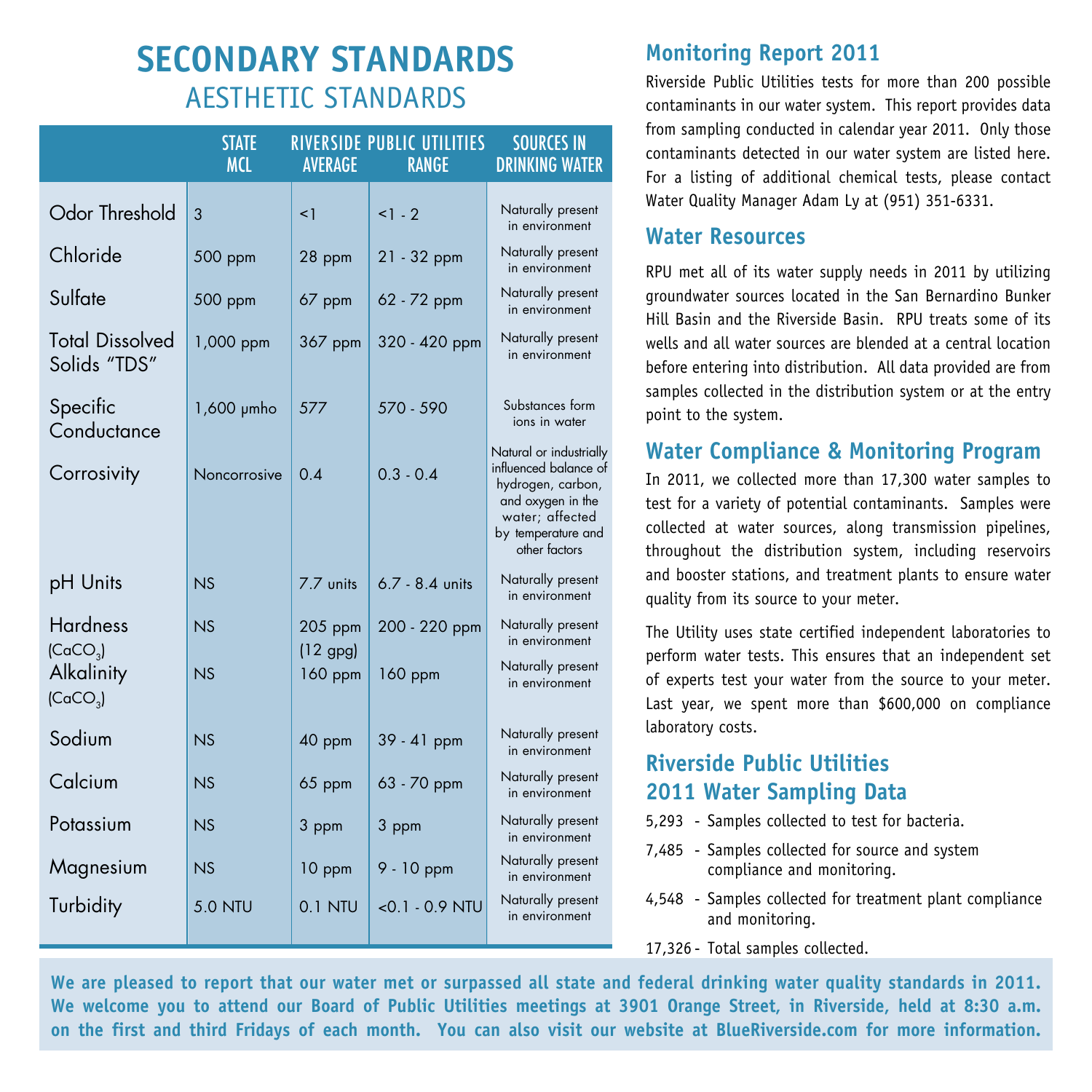## **Riverside Public Utilities 2011 Water Quality Report** PRIMARY STANDARDS: MANDATORY HEALTH-RELATED STANDARDS

| <b>CONTAMINANT</b>                                        | <b>STATE</b><br><b>MCL</b>          | <b>STATE</b><br>PHG                | AVERAGE                         | <b>RIVERSIDE PUBLIC UTILITIES</b><br><b>RANGE</b> | <b>SOURCES IN DRINKING WATER</b>                                |
|-----------------------------------------------------------|-------------------------------------|------------------------------------|---------------------------------|---------------------------------------------------|-----------------------------------------------------------------|
| <b>CLARITY</b><br>Turbidity                               | TT                                  | NS                                 | 0.11 NTU<br>(Highest)           | 100% Meeting<br>turbidity limits                  | Soil runoff                                                     |
| MICROBIOLOGICAL<br>Total Coliform (P/A) (a)               | $>5\%$                              | 0 (MCLG)                           | 0%                              | $0 - 1%$                                          | Naturally present in environment                                |
| <b>REGULATED ORGANIC</b><br>Total Trihalomethanes "TTHMs" | 80 ppb                              | NS                                 | $4.1$ ppb                       | $ND - 11$ ppb                                     | By-product of drinking water disinfection                       |
| Halocetic Acids "HAA5"                                    | 60 ppb                              | NS                                 | <b>ND</b>                       | ND - 2.6 ppb                                      | By-product of drinking water chlorination                       |
| Chlorine                                                  | 4.0 ppm<br>(MRDL)                   | 4 ppm<br>(MRDLG)                   | $0.5$ ppm                       | ND - 1.5 ppm                                      | Drinking water disinfectant<br>added for treatment              |
| Control of DBP precursors<br>Total Organic Carbon "TOC"   | TT                                  | <b>NS</b>                          | $0.2$ ppm                       | ND - 0.6 ppm                                      | Various natural and<br>man-made sources                         |
| <b>REGULATED INORGANIC</b>                                |                                     |                                    |                                 |                                                   |                                                                 |
| Arsenic                                                   | $10$ ppb                            | 4 ppt                              | 2 ppb                           | 2 ppb                                             | Erosion of natural deposits                                     |
| Fluoride                                                  | 2 ppm                               | $1.0$ ppm                          | $0.6$ ppm                       | $0.5 - 0.6$ ppm                                   | Naturally present in environment                                |
| Nitrate (NO <sub>3</sub> )                                | 45 ppm                              | 45 ppm                             | 22 ppm                          | 18 - 26 ppm                                       | Naturally present in environment                                |
| Perchlorate                                               | 6 ppb                               | 6 ppb                              | <b>ND</b>                       | <b>ND</b>                                         | Inorganic chemical used in variety<br>of industrial operations. |
| <b>RADIOLOGICAL</b>                                       |                                     |                                    |                                 |                                                   |                                                                 |
| Gross Alpha                                               | 15 pCi/L                            | 0 (MCLG)                           | 8 pCi/L                         | $<$ 3 - 13 pCi/L                                  | Erosion of natural deposits                                     |
| Uranium                                                   | 20 pCi/L                            | $0.43$ pCi/L                       | 10 pCi/L                        | 4.5 - 14 pCi/L                                    | Erosion of natural deposits                                     |
| LEAD/COPPER (AL)<br>(90% Household Tap)                   |                                     |                                    |                                 |                                                   |                                                                 |
| Copper (b)                                                | 1,300 ppb                           | $300$ ppb                          | $470$ ppb                       | <50 - 730 ppb                                     | Internal corrosion of home plumbing                             |
| <b>REGULATED CONTAMINANTS</b><br><b>WITH NO MCLS</b>      | <b>NOTIFICATION</b><br><b>LEVEL</b> | <b>STATE PHG</b><br><b>OR MCLG</b> | <b>AVERAGE</b>                  | <b>RIVERSIDE</b><br><b>RANGE</b>                  |                                                                 |
| Chromium VI<br>Vanadium<br>Boron                          | NS<br>NL 50 ppb<br>NL 1000 ppb      | $0.02$ ppb<br><b>NS</b><br>NS      | $2.2$ ppb<br>6 ppb<br><b>ND</b> | 1.9 - 2.7 ppb<br>6 ppb<br>ND - 120 ppb            |                                                                 |